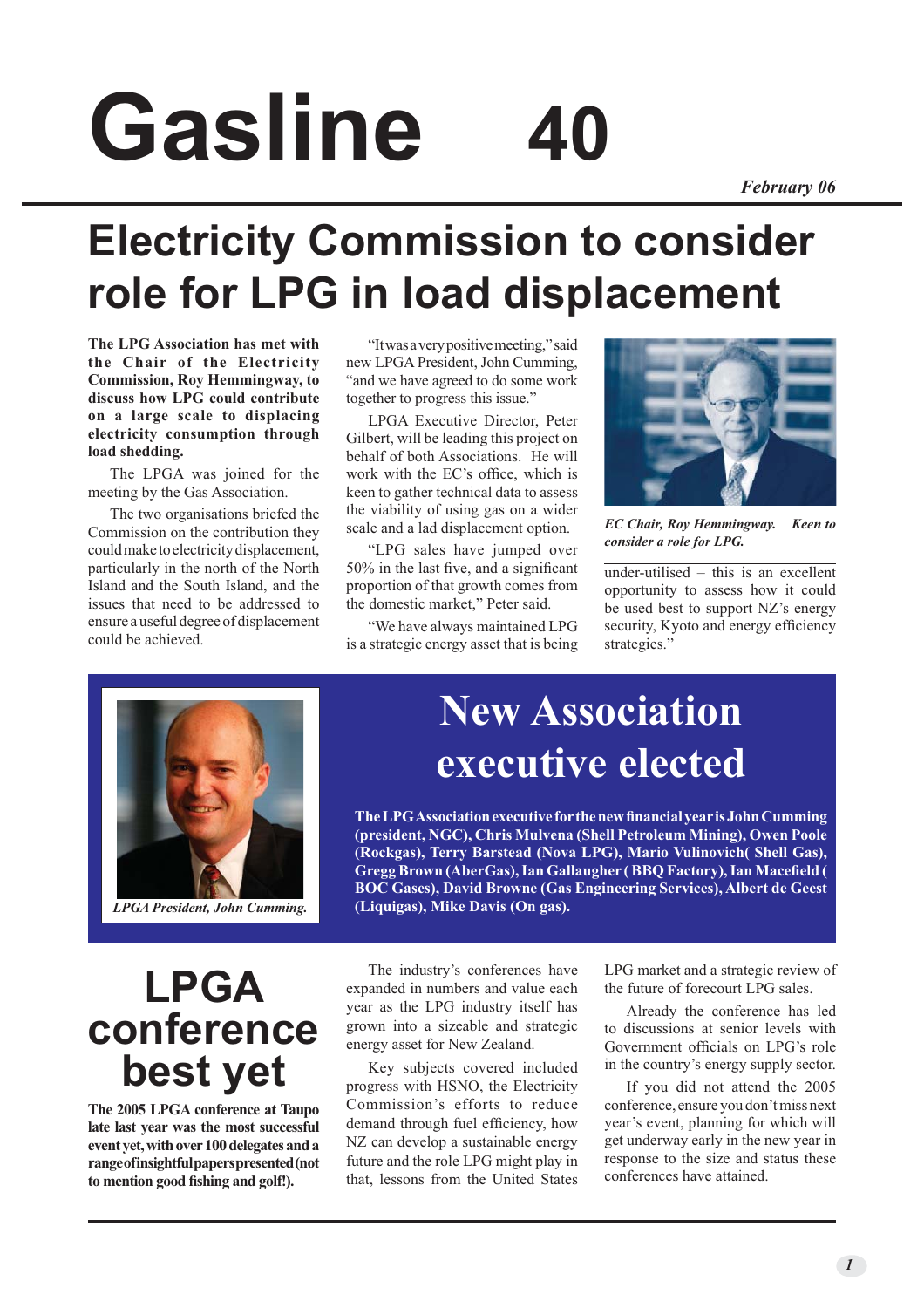#### **Ministry's home heating report ranks gas options** confidence in

**The Ministry for the Environment has completed phase 1 of detailed study of heating options in New Zealand.**

The report is part of the Ministry's Warm Homes project which examines ways to encourage New Zealand households to move to cleaner heating sources and increase household energy efficiency. The overall aim is to develop warmer, healthier homes.

The phase one report focuses on a thorough review of the literature available on home heating, particularly the technical and financial aspects.

The social studies of heating choices and incentives for behaviour change will be handled in a separate report.

*"We need to ensure the market has continued confidence in our products, understands how to use them wisely and efficiently and has access to good information at all times on these issues."*

Latter stages of the project will include the development of an Excel model to be used as the framework for evaluating different heating sources, a rating of home-heating types by selected criteria and case studies based on different areas of New Zealand, different household types and a range of heating patterns.

The phase one literature review examines a range of different fuel types and heating options, including flued and unflued gas.

It discusses each option under a variety of headings including availability, fuel/energy consumption, typical operating costs, heating capacity, effectiveness of heat transfer, particulate and greenhouse



gas emissions, health and safety issues, typical capital costs and risks associated with use.

Key risks for gas options are listed as long term availability of supply and some perceived operating and safety issues.

LPGA Executive Director, Peter Gilbert, says findings such as these reinforce the importance of industry's public awareness campaigns on security of gas supply and sensible handing and operation of gas appliance. "We need to ensure the market has continued

our products, understands how to use them wisely and efficiently and has access to good information at all times on these issues<sup>"</sup>

Peter noted, however, that the report stated 'data from the Energy Safety Service shows a relatively low incidence (15- 18pa) notifiable

accidents for all natural gas and LPG applications, including home heating and other applications.'

"This underlines quite clearly just how reliable gas is when used sensibly."

LPG appliances also rate extremely well in comparisons of particulate and sulphur emissions, and on par with most other fuels in terms of NOx outputs.

# **New CEO at Liquigas**

**Albert de Geest (right) has been appointed Chief Executive Officer of Liquigas. Prior to his a p p o i n t m e n t h e w o r k e d**  as Manager, Electricity, **at the Ministry of Economic Development, Resources and Networks Branch.**

Albert has over 20 years experience in the electricity industry in Australia and New Zealand.

Previous positions include: General Manager of Marketing and Trading at Hydro Tasmania, General Manager Energy Procurement and National Sales at TransAlta New Zealand and General Manager Energy Brokers New Zealand Ltd.

He has been involved in the development of the New Zealand



Electricity Market (NZEM) and has also served on numerous working groups, the Grid Security Committee and as Chair of the Rules Committee of the NZEM. Albert has a MBA (Distinction), Victoria University of Wellington, and other business and electrical degress from Canterbury and Massey.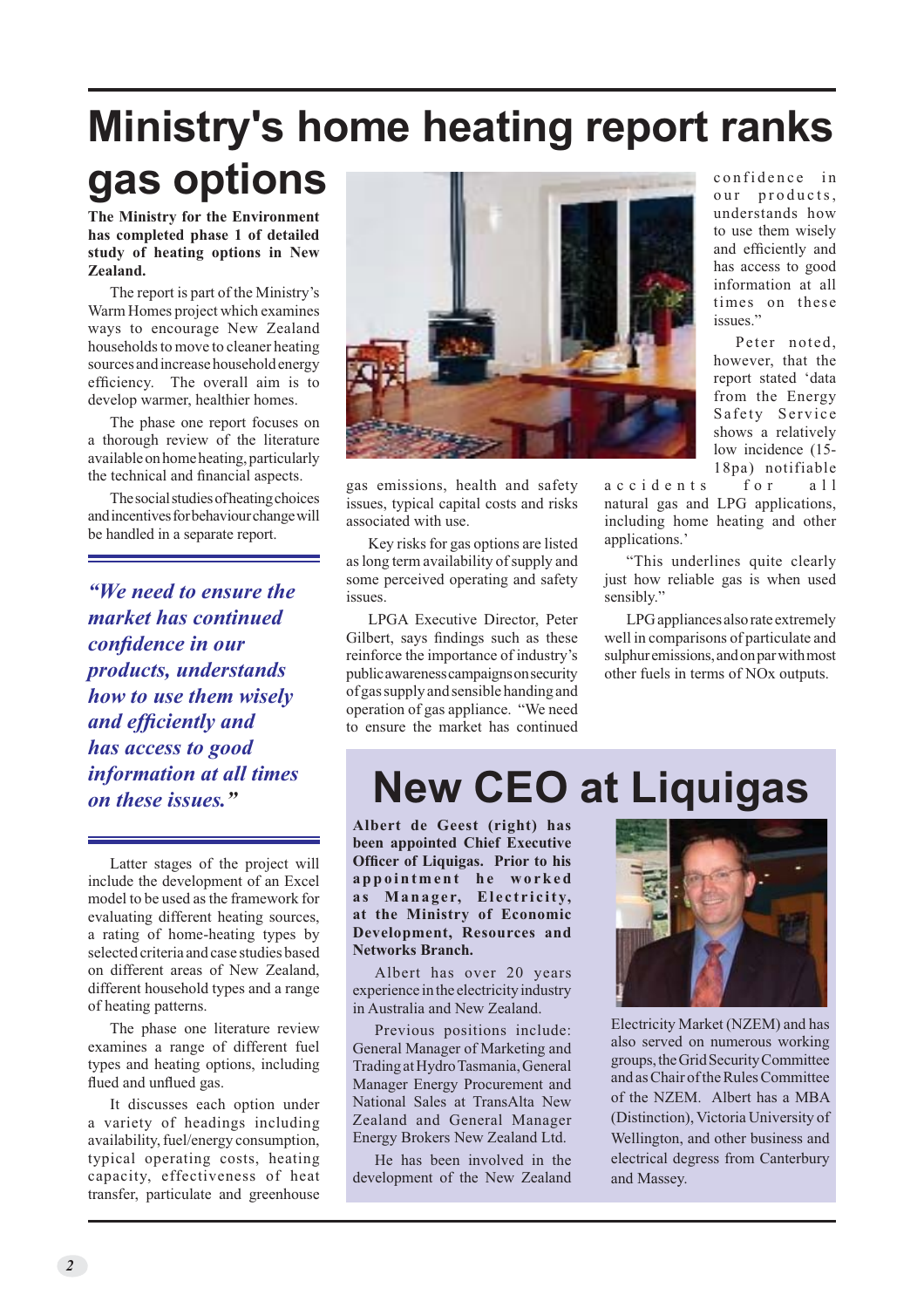# **LPG gains traction with officials**

**The LPG industry is being taken ever more seriously by officials and policy advisers in Government, says former Association President, Owen Poole.**

Addressing the recent conference, Owen told delegates that industry is now starting to gain traction with our goal of positioning LPG as a strategic energy asset.

"The Association has worked hard this year to direct our relationship with Government and reinforce the value we are seen to offer as a sustainable energy source.'

He said the fact that transport officials are considering automotive LPG as a possible low-emission vehicle fuel is very positive.

And the Association is working on other fronts, which also look like bearing fruit, to promote nonautomotive LPG to energy sector officials.

"This indicates industry is now being taken seriously on both fronts – albeit very late in the piece."



*Former LPGA President, Owen Poole.*

While there are many positive factors on the horizon, the Association must still focus on dispelling myths surrounding any possible shortages of LPG linked to the Maui run-down.

Irrespective of the supply of indigenous LPG (and Kupe - and possibly Pohokura - will provide many years of security), the New Zealand market can access sustainable sources from a variety of locations, including the Australian east coast.

"This supply flexibility means the industry certainly does not face constraints and it is imperative that industry delivers this message strongly and regularly to all key stakeholders," Owen said.

A second focus for the Association is continuing to promote itself to members and to increase membership numbers.

Doing so will strengthen industry's advocacy position with Government and other stakeholders on a range of levels, and create additional value-added opportunities for the membership base, he said.

"The Association has made strong progress this year and I'm very confident it is well positioned to add even greater value in future."

# **LPGA changes focus to support industry's strategic positioning**

**The following are excerpts from the repor of the LPGA Executive Director, Peter Gilbert, to the industry conference.**

One indication - at least in Wellington - that an industry is considered a 'player' is the amount of time that industry's association has to spend working with officials, policy advisers and regulators to protect and advance member's commercial interests.

On that basis, the LPG industry has definitely reached new levels of credibility and recognition among energy sector officials - the much increased Government relations workload of the LPG Association over the last 12-18 months testifies to that.

In addition to this expanding workload is the changing nature of the

*Cont. page 5*

*The Association is working to ensure Government, media and other influential stakeholders have a better understanding of the value LPG can offer in the current climate of fragile electricity supply and concern over New Zealand's Kyoto response. Executive Director, Peter Gilbert.*

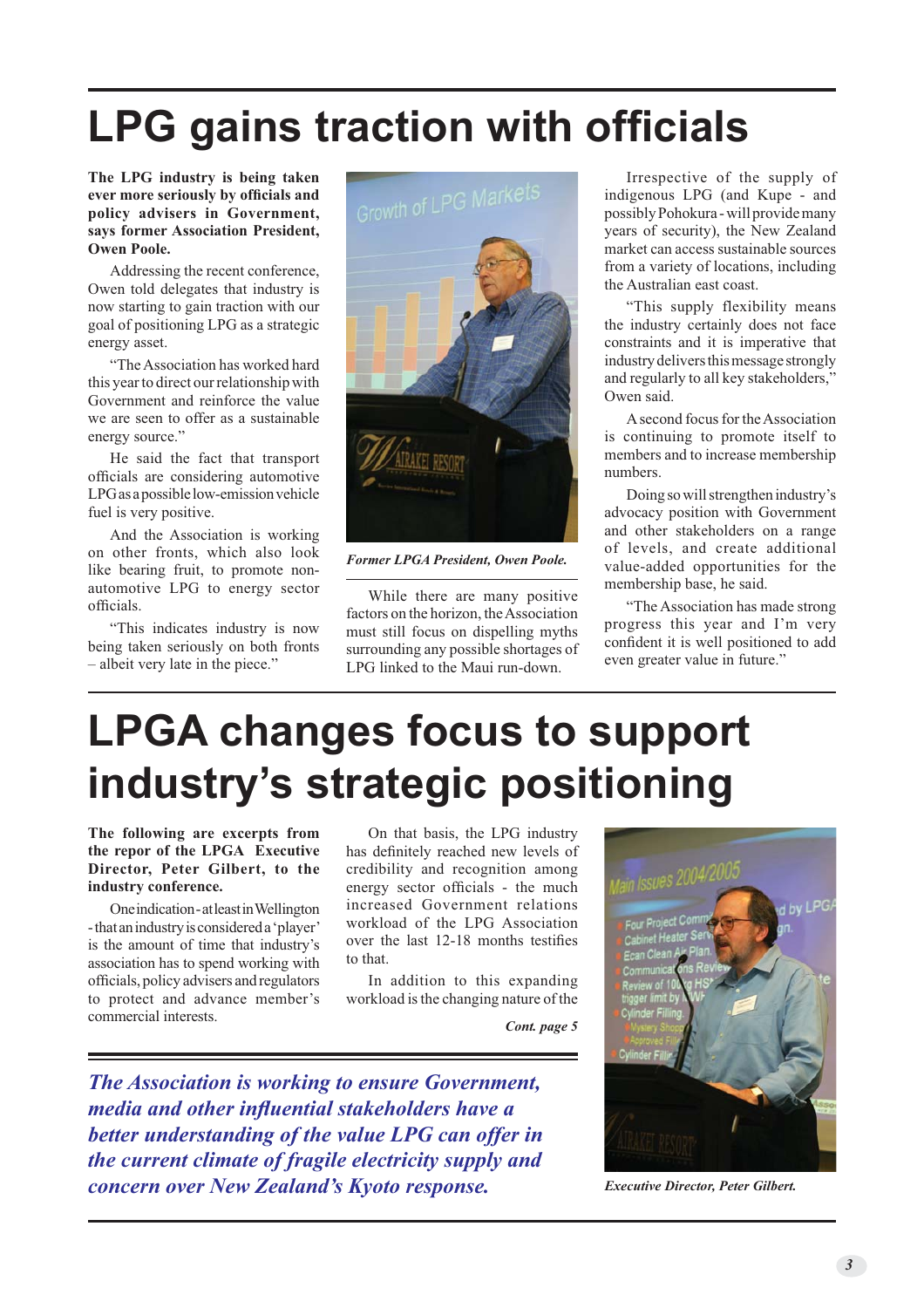# **Driver's League: A winning tool for Shell Gas**

**In 2004, Shell Gas made a commitment to achieve a significant improvement in Health and Safety performance As part of this plan, a Driver's League was introduced for the bulk carriers and distributors who deliver on behalf of Shell Gas.**

**This Driver's League incentivises drivers to exhibit the correct behaviours in areas including speed, personal protective equipment and daily vehicle checks.**

As part of the commitment to 'Walking to Talk':

- Former General Manager Roland Pechtold personally launched the Driver's League to drivers.
- **No. HSSE manager, Bill Shand, visits** the four involved businesses on a regular basis to educate drivers and to show a visible commitment from Shell Gas to their safety.
- Driver behaviour is tracked over each quarter, with achievers



being rewarded with substantial bonuses.

# **New gas heater is 92% efficient**

**A revolutionary new gas heater, which is 92% efficient, has just been launched in New Zealand.**

**The Archer Gas Log Space Heater is believed to be the most efficient appliance of its kind on the market, and has won numerous prestigious overseas awards.**

**Among its specialist features is the fact that, unlike other gas heaters which tend to dry out the air in the room, the Archer restores air humidity allowing the atmosphere in the home to remain fresh.**

**It uses a triple heat exchanger that extracts 92%+ heat from the incoming gas and transfers 78% of the heat directly into the home.** 

**The heat exchange system squeezes the combustible gases to 55 degrees Celsius before they enter the flue. This results in total combustion and ensures every megajoule of gas energy is put to work heating the home.** 

**The heater's ignition system alleviates the need for pilot lights which means added reliability, safety and lower gas bills.**

**The heater's innovative design means it can be installed safely against combustible materials without the added cost of installing a zero clearance box.**

**This helps to keep installation costs to a minimum and makes the heater ideal for high rise apartments or for use as a replacement for existing gas or oil space heaters.**

- Toolbox meetings are now held regularly by drivers with their managers.
- $\blacksquare$  All drivers were issued a Shell Gas key ring for easy reference to what they "should and shouldn't do".
- Drivers receive a monthly message to go in their cab, which serves as a daily reminder of the monthly focus e.g. "Please observe speed limits at all times. Thanks for respecting the safety of yourself and others."
- **n** Drivers all receive a monthly newsletter with updates and recognition of achievers.

Although only recently launched, the Driver's League is already showing results.

There has been a noticeable increase in the number of reported potential incidents and a significant reduction in speeding.

"We're not there yet," says Bill Shand, "but this has been a real step forward.

"Attitudes take time to change, but the drivers are now starting to see for themselves the benefits of working safely."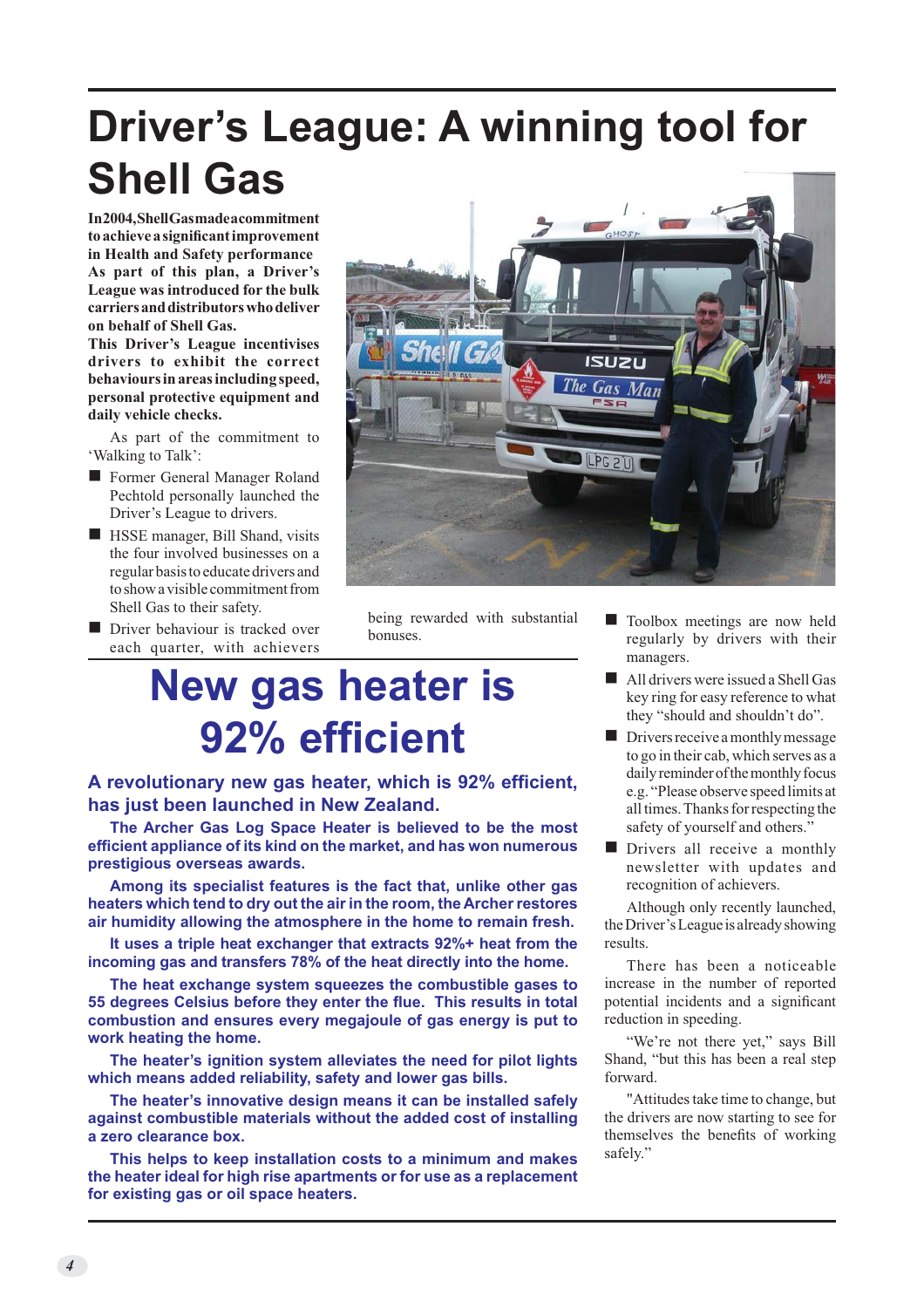# **Owen Poole recognised with award**

**Former LPGA President, Rockgas General Manager and long-time industry member, Owen Poole, has been presented with a life membership of the LPG Association.**

Owen was invested with this honour at the recent conference in Taupo.

He was also presented with a journal of reminiscences from colleagues and work mates stretching back some 20 years.

Owen has been a major figure in the LPG industry and, in particular, the Association for most of the last two decades.

He has developed Rockgas

from a virtually unknown player in the industry to its current position as one of its pre-eminent members.

He has also been a central figure in the Association.

He has led it as President on two occasions, has been a driving force in its strategic direction and achievements over the years and has assisted it to develop

a recognised and credible voice in energy issue policy debates.



Owen will retire later this year but his legacy will be remembered.

#### **LPG Association changes focus - cont. from page 3**

work in which the Association is now more engaged. Whereas previously the emphasis was quite technical and operational, the LPGA is now also concentrating much more heavily on strategic and policy-oriented projects which have greater potential to impact on industry.

Supporting these projects has

been ongoing work to review the Association's communications activities, and to refocus them at a more strategic level.

This is consistent with industry objectives of positioning LPG as a strategic energy asset and, in line with this, the Association is working to ensure Government, media and other influential stakeholders have a better understanding of the value LPG can offer in the current climate of fragile electricity supply and concern over New Zealand's Kyoto response.

**A full copy of the LPGA annual report can be found on www.lpga.co.nz**

#### **Big projects on which the Association has worked this year include:**

- Auditing and assessing the industry's cylinder filling processes, and developing a complex workstream, in conjunction with the Environmental Risk Management Authority (ERMA), to remedy the issues identified in this audit.
- Ongoing work to change public misconceptions about the future security of LPG supplies. This involved a nationwide public information campaign, which will form the basis of continuing work

aimed at consumers, officials and media.

- A major and successful initiative to overturn threatening provisions in Environment Canterbury's draft Clean Air Plan. This was a delicate project which, if the LPGA had been unsuccessful, could have seriously affected LPG heater sales into Canterbury - and ultimately, further afield.
- Project managed four industry-Government committees whose terms of reference covered the strategic review of cabinet heater design and use,

cylinder valve design and storage, use of LPG indoors and indoor air quality effects of LPG. These committees have far-reaching impacts on industry, for example

■ Facilitated a new process for compiling and analysing industry sales statistics, including providing for monthly returns, a North/South Island split and the inclusion for the first time of statistics in the 45kg segment. This new process has greatly assisted marketing planning and demand forecasting.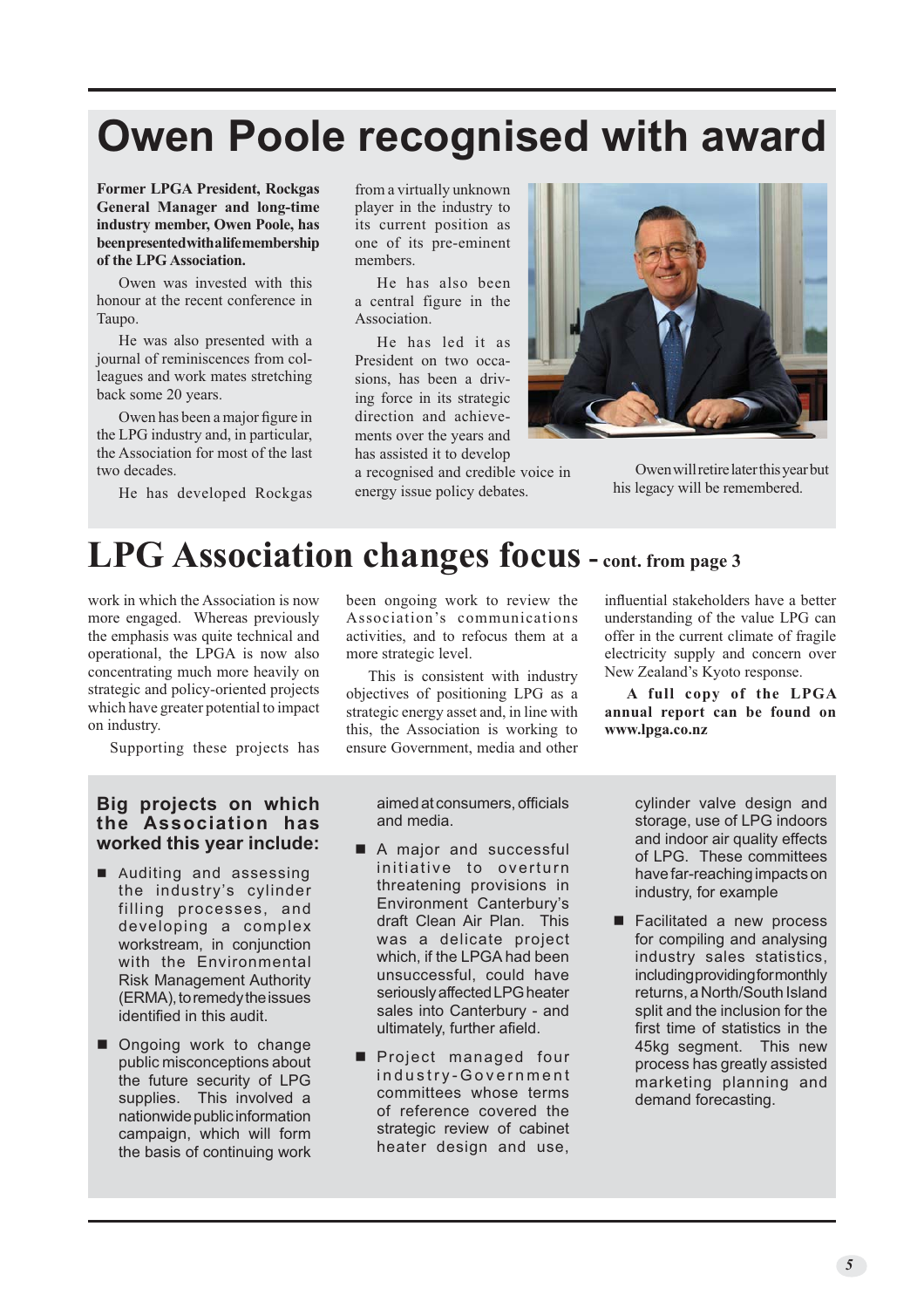# **Minister outlines National Ene**

*In a recent speech, Minister of Energy, David Parker, outlined his thoughts concerning the development of a National Energy Strategy for New Zealand. Here are excerpts from that speech***.**

**Looking ahead to the upcoming energy policy programme in the current government term, a clear challenge is meeting New Zealand's future energy needs in a way that protects our way of life, economy and the environment. More specifically, to advance an energy system over time that balances three highlevel sustainable development outcomes:** 

- 1. Reliability and resilience, balanced against costs involved;
- 2. Environment responsibility (both locally and globally); and
- 3. Fair and efficient pricing.

Tohelp us all concentrate our minds on these issues, we announced last year that we would develop a National Energy Strategy.

It is intended that this will provide long-term direction and leadership for the energy sector – and will put New Zealand firmly on the path to an energy system that supports sustainable economic development.

I would like now to outline some general guiding principles for the National Energy Strategy.

First, it needs to take a long-term





view. Of course it is difficult to set energy policy over decades due to the uncertainty of future events and developments

Instead the National Energy Strategy will involve exploring future energy scenarios, facilitating stakeholders' views on possible transition paths, identifying key values/objectives and setting a longterm direction.

The strategy may develop a number of possible different transition paths and the role of government and market in each of these paths.

Second, the Strategy will incorporate a system-wide view, covering both demand and supply and related policy areas such as climate change.

Security of supply of both stationary and transport fuels will remain a key priority and the Strategy will draw on various scenarios that explore New Zealand's energy options.

We accept, of course, that some thermal power will be needed in our energy system for the foreseeable future, to allow for the vagaries of our weather that affect both hydro and wind generation.

The strategy will model the mix of generation types New Zealand has available. It will also assess the scope for reducing greenhouse gas emissions from changing the generation mix while maintaining acceptable thresholds of price and security.

Third, the Strategy will also give some thought to the impact of energy choices more broadly. For example the potential impact of land use change from growing biofuel feed stocks on competing activities such as agriculture.

Fourth, the Strategy will integrate the aims of the National Energy Efficiency and Conservation Strategy. Where possible the National Energy Strategy will focus on cost-effective renewable sources of energy, to augment the renewable energy supplies – over 500 megawatts – that have come onstream over the past six years.

I am determined to maintain, and where possible increase, a high proportion of generation from renewable sources

In addition the National Energy Strategy will address any outstanding barriers that might limit opportunities for energy efficiency improvements from smaller scale generation technologies or utilising local energy sources.

*Cont. next page*

*Security of supply of both stationary and transport fuels will remain a key priority and the Strategy will draw on various scenarios that explore New Zealand's energy options.*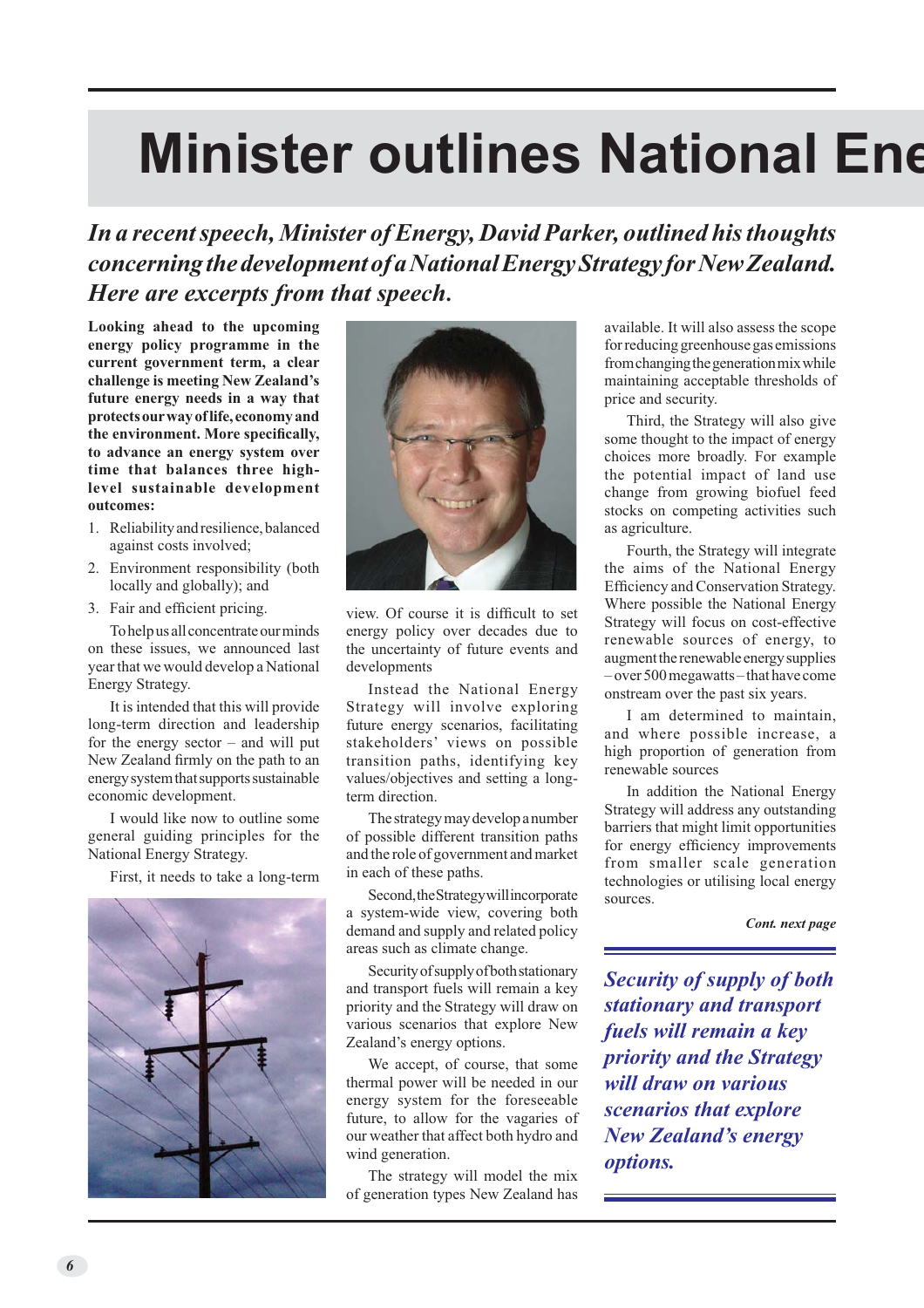# **ergy Strategy for New Zealand**

Work is already underway to explore whether there is a useful role for national guidance, under the RMA, on generation and electricity transmission.

Hand in hand with these studies will be an assessment of the related transmission, grid control and load management issues associated with various types of distributed generation, particularly where generator outputs vary markedly with time.

Fifth, the Strategy needs to continue to promote a favourable investment environment in the energy sector.

Businesses will be key players and central to promoting and promulgating sustainable energy practices, particularly through longlived, energy efficient and emissionsreducing capital investments.

Sixth, the Strategy will also

*(The Strategy) will provide long-term direction and leadership for the energy sector – and will put New Zealand firmly on the path to an energy system that supports sustainable economic development.* 

*A draft Strategy is likely to be available for wide consultation sometime in the second half of this year.*

provide a long-term focus for energy R&D priorities and programmes and highlight where the potentials and roadblocks currently lie in respect of new energy technologies.

This is invaluable because timely access to new technologies and energy resources is not something about which this government can be indifferent.

I know that Energy Federation has been very active in developing an Energy Research Investment Strategy and I thank you for this valuable contribution.

Lastly, it is obvious that an enduring sustainable long-term vision will require strong energy sector/ community buy in.

The development of the Strategy will require a robust, transparent process that encourages engagement with all interested parties.

A key role for government will be to facilitate process/debate and to ensure everyone has the opportunity to have their say.

A draft Strategy is likely to be available for wide consultation sometime in the second half of this year.

Of course the Strategy will not be the silver bullet, and it cannot provide the certainty of outcomes that we desire. Inherent unknowns include New Zealand's future climate change obligations, the timing of a decline in oil reserves and availability of future technological developments. Nonetheless the development of the National Energy Strategy will aim to:

- $\blacksquare$  Clarify government policy. There has been a growing need to pin down our policy in a number of areas and I look forward to progress in the development of that work.
- $\blacksquare$  Integrate energy policy with related policy areas such as climate change.
- $\blacksquare$  Highlight further development of existing policy where necessary.
- Identify where new cost-effective actions/initiatives may be required.

As you can no doubt appreciate the scope and scale of the work programme ahead is considerable. I would invite you all, as well as the wider community, to contribute to this important work.

### **EECA reviews energy efficiency strategy**

**EECA is currently reviewing the National Energy Efficiency and Conservation Strategy, which was first, was introduced in 2001 under the Energy Efficiency and Conservation Act. The same Act provides for the minister to replace the strategy, if** 

#### **necessary, after five years.**

The review begins with the assumption that it is likely the current strategy can be improved. It is expected that the review of the NEECs will feed into the National Energy Strategy.

Since the Energy Efficiency strategy was introduced, for example, oil prices have risen and the Kyoto Protocol has come into force.

In New Zealand, Maui gas reserves have been redetermined, LNG imports have come under serious consideration and the Gas Industry Company has been established to co-regulate the industry.

Energy consumption has been growing steadily, at around 2% a year, and energy efficiency improvements are very modest compared with some other modern economies.

#### *Cont. next page*